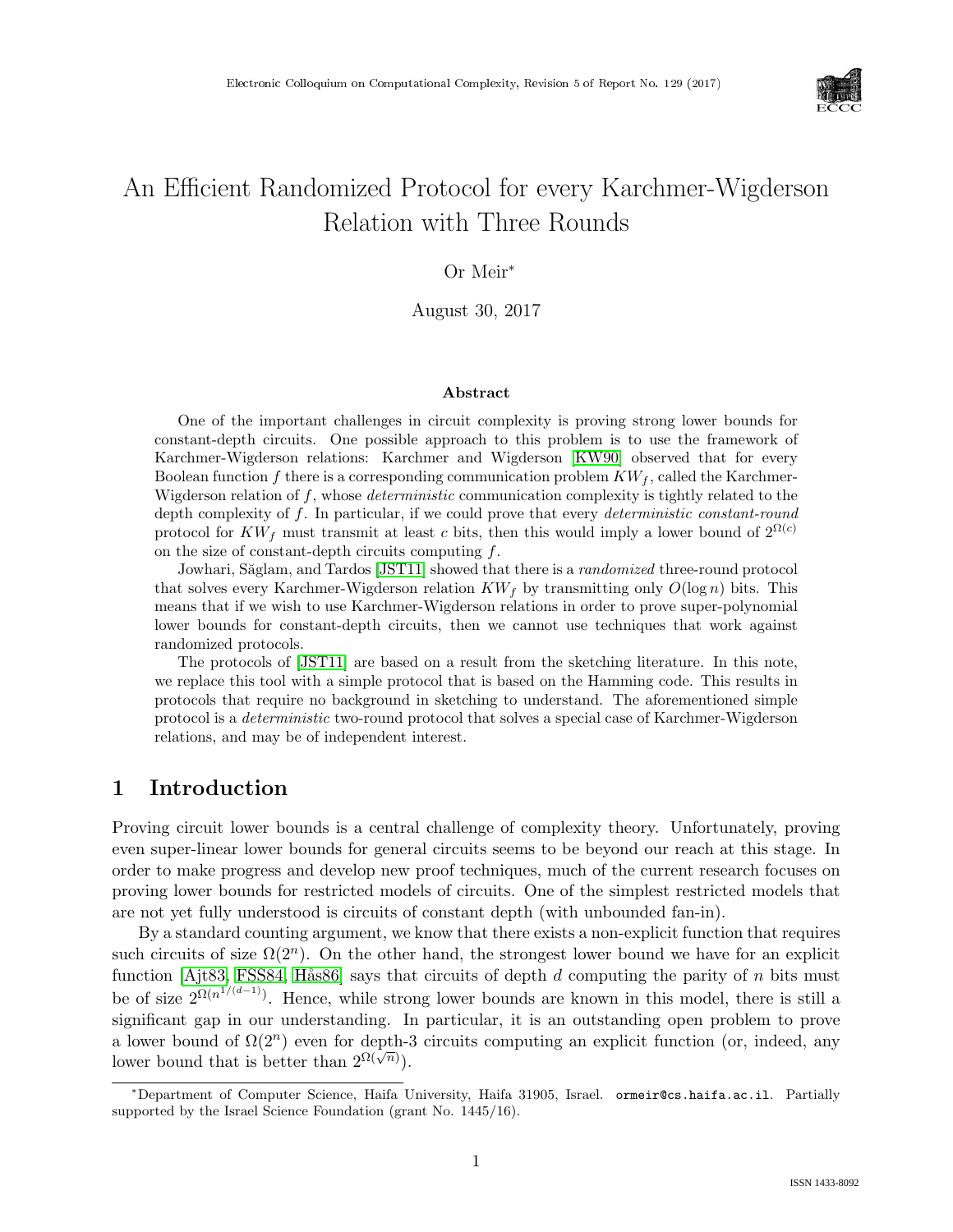One possible approach for attacking this problem is a framework due to Karchmer and Wigderson [\[KW90\]](#page--1-0). This framework was originally developed for proving lower bounds on the depth of circuits with *bounded fan-in*. Given a function f, we define the *depth complexity* of f to be the smallest depth of a circuit with fan-in 2 that computes  $f$ . Karchmer and Wigderson observed that for every Boolean function f there is a corresponding communication problem  $KW_f$ , called the Karchmer-Wigderson relation of f, such that the deterministic communication complexity of  $KW<sub>f</sub>$ is exactly equal to the depth complexity of  $f$ . Hence, one can prove lower bounds on the depth complexity of a function f by proving lower bounds on the communication complexity of  $KW_f$ . This approach has proved very fruitful in the setting of monotone circuits [\[KW90,](#page--1-0) [GS91,](#page-6-0) [RW92,](#page--1-5) [KRW95\]](#page--1-6).

The framework of Karchmer and Wigderson could also be used to prove lower bounds on constant-depth circuits with unbounded fan: it is implicit<sup>[1](#page-1-0)</sup> in the work of  $[KW90]$  that lower bounds on the deterministic communication complexity of *constant-round* protocols for  $KW_f$  imply lower bounds for constant-depth circuits. More specifically, if every deterministic r-round protocol for  $KW_f$  must transmit at least c bits, then every depth-r circuit (with unbounded fan-in) that computes f must be of size at least  $2^{c/r}$ . Hence, if we could find an explicit function f such that every constant-round protocol for  $KW_f$  must transmit  $\Omega(n)$  bits, we would obtain a lower bound of  $\Omega(2^n)$  on the size of circuits computing f.

Soon after the introduction of Karchmer-Wigderson relations, Karchmer observed a severe limitation of this framework (see [\[RW89\]](#page--1-7)): there is a randomized protocol that solves every Karchmer-Wigderson relation by transmitting  $O(\log n)$  bits. This means that if one wishes to use Karchmer-Wigderson relations in order to prove super-logarithmic lower-bounds on depth complexity, then one has to use proof techniques that cannot prove lower bounds against randomized protocols. Since the most powerful techniques in the field of communication complexity are effective against randomized protocols, this limitation makes the use of Karchmer-Wigderson relations quite difficult.

Karchmer's protocol uses a logarithmic number of rounds, so it is not clear a priori that this limitation applies to proving constant-depth lower bounds. Jowhari, Săglam, and Tardos [\[JST11\]](#page-6-1) showed that a similar limitation applies in the setting of constant-depth lower-bounds as well. Specifically, they showed that there is a randomized *three-round* protocol that solves every Karchmer-Wigderson relation  $KW_f$  by transmitting only  $O(\log n)$  bits. This means that proof techniques that are effective against randomized protocols cannot prove super-polynomial lower bounds for constant-depth circuits.

The protocol of [\[JST11\]](#page-6-1) is based on a result from the from the on-line sketching literature. In particular, the crux of their protocols is a lemma that says that a random sparse real vector can be reconstructed from a random linear sketch. In this note, we show that it is possible to replace this lemma with a simple protocol that is based on the Hamming code. The resulting protocols have the advantage that they can be understood without background in sketching. We note that the aforementioned protocol is a deterministic two-round protocol that solves a special case of Karchmer-Wigderson relations, and may be of independent interest.

Organization of this paper. In Section [2](#page-2-0) we cover the required preliminaries and state the results of [\[JST11\]](#page-6-1) formally. In Section [3](#page-3-0) we describe the aforementioned protocol for a special case of Karchmer-Wigderson relations. Then, in Sections [4](#page-5-0) and [5](#page-5-1) we use the latter protocol to design randomized protocols for Karchmer-Wigderson relations along the lines of [\[JST11\]](#page-6-1).

<span id="page-1-0"></span><sup>&</sup>lt;sup>1</sup>It follows more explicitly from the discussions of Karchmer-Wigderson relations in [\[Raz90,](#page--1-8) [KKN95\]](#page--1-9), and a similar observation was also made in [\[KPPY84\]](#page--1-10).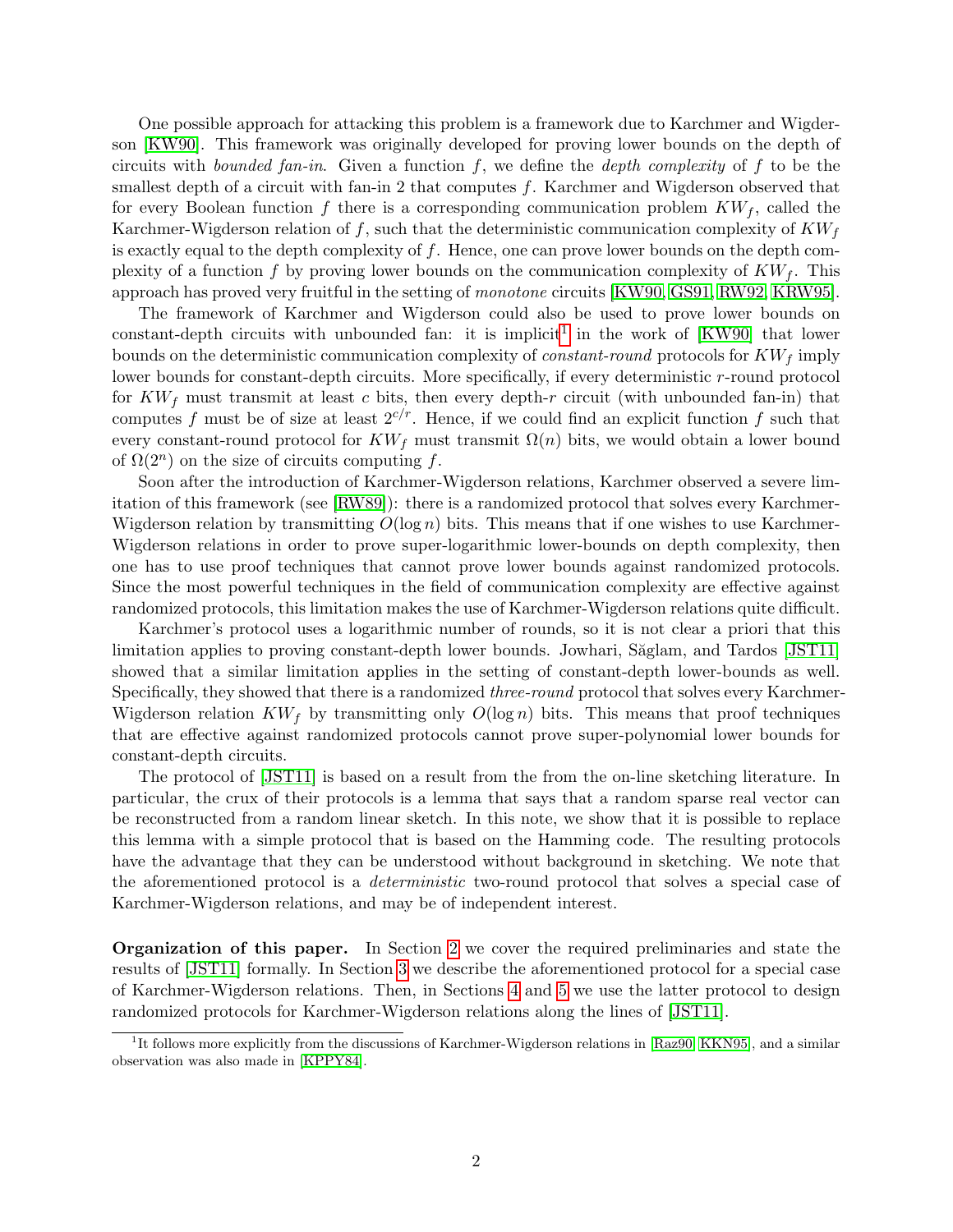## <span id="page-2-0"></span>2 Preliminaries and the Result of [\[JST11\]](#page-6-1)

For  $n \in \mathbb{N}$ , we denote  $[n] \stackrel{\text{def}}{=} \{1, \ldots n\}$ . For a string  $x \in \{0,1\}^n$  and a set of coordinates  $S \subseteq [n]$ , we denote by  $x|_S$  the projection of x to the coordinates in S. We use the standard definitions of communication complexity — see the book of Kushilevitz and Nisan [\[KN97\]](#page--1-11) for more details.

Our proof uses the Hamming code, which we present next. Given two strings  $x, y \in \{0,1\}^n$ , the (Hamming) distance between x and y is the number of coordinates on which they differ. Given a string  $x \in \{0,1\}^n$  and  $r \in \mathbb{N}$ , the *Hamming ball of radius r around* x is the set of all strings whose Hamming distance from x is at most r. The *Hamming code* is a partition of  ${0,1}^n$  to balls of radius 1, and it exists for every  $n \in \mathbb{N}$  for which  $n+1$  is a power of 2 (see, e.g., Lecture 2 in [\[Sud01\]](#page--1-12) for the construction of the Hamming code).

We also use the following two simple facts from probability theory.

<span id="page-2-1"></span>**Claim 1.** Consider n independent Bernoulli trials with success probability p such that  $\frac{1}{4n} \leq p \leq \frac{1}{2n}$  $\frac{1}{2n}$ . The probability that the number of successes is exactly 1 is at least  $\frac{1}{8}$ .

**Proof.** The probability that there is exactly one success is

$$
n \cdot p \cdot (1-p)^{n-1} \ge n \cdot \frac{1}{4 \cdot n} \cdot \left(1 - \frac{1}{2 \cdot n}\right)^n \ge \frac{1}{4} \cdot \left(1 - \frac{n}{2 \cdot n}\right) = \frac{1}{8},
$$

as required.

<span id="page-2-2"></span>**Claim 2.** Consider n independent Bernoulli trials with success probability p such that  $p \leq \frac{1}{2p}$  $\frac{1}{2n}$ . Conditioned on an odd number of successes, the probability that the number of successes is exactly 1 is at least  $\frac{3}{8}$ .

**Proof.** Let  $p, n$  be as in the claim. For every odd number k, the probability that there are exactly k successes is at most

$$
\binom{n}{k} \cdot p^k \cdot (1-p)^{n-k} \le \frac{n^k}{k!} \cdot p \cdot \left(\frac{1}{2n}\right)^{k-1} \le n \cdot p \cdot \frac{1}{4^{k-2}},
$$

where the second inequality is due to the fact that  $k! \geq 2^{k-1}$ . Therefore, the probability of an odd number of successes is at most

$$
n \cdot p \cdot \sum_{k=1, k \text{ odd}}^{n} \frac{1}{4^{k-2}} \leq n \cdot p \cdot 4 \cdot \sum_{k=0}^{\infty} \frac{1}{4^k} \leq \frac{4}{3} \cdot n \cdot p.
$$

On the other hand, the probability of exactly one success is

$$
n \cdot p \cdot (1-p)^{n-1} \ge n \cdot p \cdot (1-\frac{1}{2 \cdot n})^{n-1} \ge n \cdot p \cdot (1-\frac{n-1}{2 \cdot n}) \ge \frac{1}{2} \cdot n \cdot p.
$$

Combining the two inequalities, it follows that the probability of exactly one success conditioned on an odd number of successes is at least

$$
\frac{\frac{1}{2} \cdot n \cdot p}{\frac{4}{3} \cdot n \cdot p} = \frac{3}{8}.
$$

 $\blacksquare$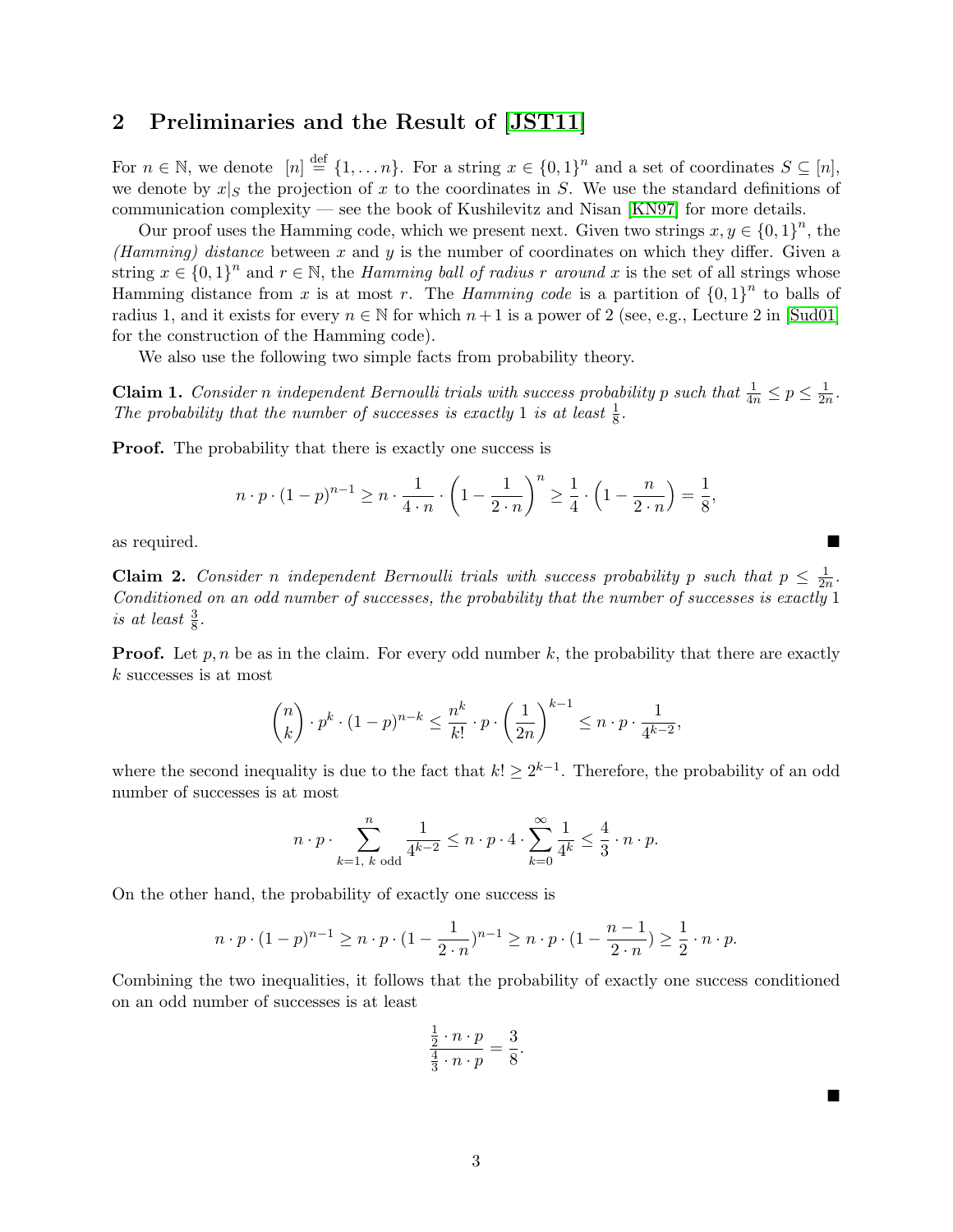### 2.1 Karchmer-Wigderson relations and the universal relation

Let  $f: \{0,1\}^n \to \{0,1\}$  be a Boolean function. The Karchmer-Wigderson relation  $KW_f$  is defined as follows: Alice gets an input  $x \in f^{-1}(0)$ , and Bob gets as input  $y \in f^{-1}(1)$ . Clearly, it holds that  $x \neq y$ . The goal of Alice and Bob is to find a coordinate i such that  $x_i \neq y_i$ . Note that there may be more than one possible choice for i, which means that  $KW<sub>f</sub>$  is a relation rather than a function. As noted above, Karchmer and Wigderson observed that the communication complexity of  $KW<sub>f</sub>$ is exactly equal to the depth complexity of  $f$ .

In order to study Karchmer-Wigderson relations, Karchmer, Raz, and Wigderson defined the universal relation, which is the following computational problem: Alice and Bob as inputs two distinct strings  $x, y \in \{0,1\}^n$  respectively, and their goal is to find a coordinate  $i \in [n]$  such that  $x_i \neq y_i$ . It is easy to see that every Karchmer-Wigderson relation reduces to the universal relation. Thus, in order to prove the results of [\[JST11\]](#page-6-1), it suffices to devise an efficient randomized protocol for the universal relation<sup>[2](#page-3-1)</sup>. The main result of [\[JST11\]](#page-6-1) that we reprove in this note can now be stated as follows.

<span id="page-3-2"></span>Theorem 3. There is a randomized three-round protocol that solves the universal relation over n bits with probability at least  $\frac{2}{3}$  by transmitting at most  $O(\log n)$  bits.

In addition to the foregoing result, [\[JST11\]](#page-6-1) also proved that there is a slightly less efficient two-round protocol.

<span id="page-3-3"></span>Theorem 4. There is a randomized two-round protocol that solves the universal relation over n bits with probability at least  $\frac{2}{3}$  by transmitting at most  $O(\log^2 n)$  bits.

We note that [\[JST11\]](#page-6-1) also proved a lower bound of  $\Omega(\log^2 n)$  on two-round protocols, so the gap between two-round and three-round protocols is essential (their lower bound was subsequently improved by  $[KNP<sup>+</sup>17]$  $[KNP<sup>+</sup>17]$ .

As explained in the introduction, the crux of both protocols is a deterministic protocol that solves a special case of the universal relation. Specifically, this protocol solves the universal relation in the special case where the inputs differ only on one coordinate (i.e., the Hamming distance between the inputs is 1), and is presented in Section [3.](#page-3-0) We then use this protocol to prove Theorems [3](#page-3-2) and [4.](#page-3-3)

We start by proving Theorem [4](#page-3-3) in Section [4,](#page-5-0) since its proof is a bit simpler. The idea of the proof of Theorem [4](#page-3-3) is to reduce the general case to the foregoing special case along the lines of the Valiant-Vazirani reduction [\[VV86\]](#page--1-14). We then prove Theorem [3](#page-3-2) in Section [5](#page-5-1) by using a slightly more sophisticated variant of the Valiant-Vazirani reduction.

We note that the protocol of Section [3](#page-3-0) is the main point in which we deviate from [\[JST11\]](#page-6-1), while the proofs in Sections [4](#page-5-0) and [5](#page-5-1) follow more or less the same lines as [\[JST11\]](#page-6-1).

## <span id="page-3-0"></span>3 The Case of Hamming Distance 1

In this section, we present a *deterministic* two-round protocol that solves the universal relation in the special case where Alice and Bob get inputs that disagree on exactly one coordinate. The protocol transmits  $O(\log n)$  bits. Let us denote by  $x, y \in \{0,1\}^n$  the inputs of Alice and Bob respectively. Without loss of generality, we may assume that  $n+1$  is a power of 2, so the Hamming code exists over  $\{0,1\}^n$  (otherwise, the players pad their inputs with 0s in order to satisfy this restriction, and this increases  $n$  by a factor of at most 2). The protocol is as follows:

<span id="page-3-1"></span> $2$ We note that the aforementioned protocol of Karchmer solves the universal relation as well.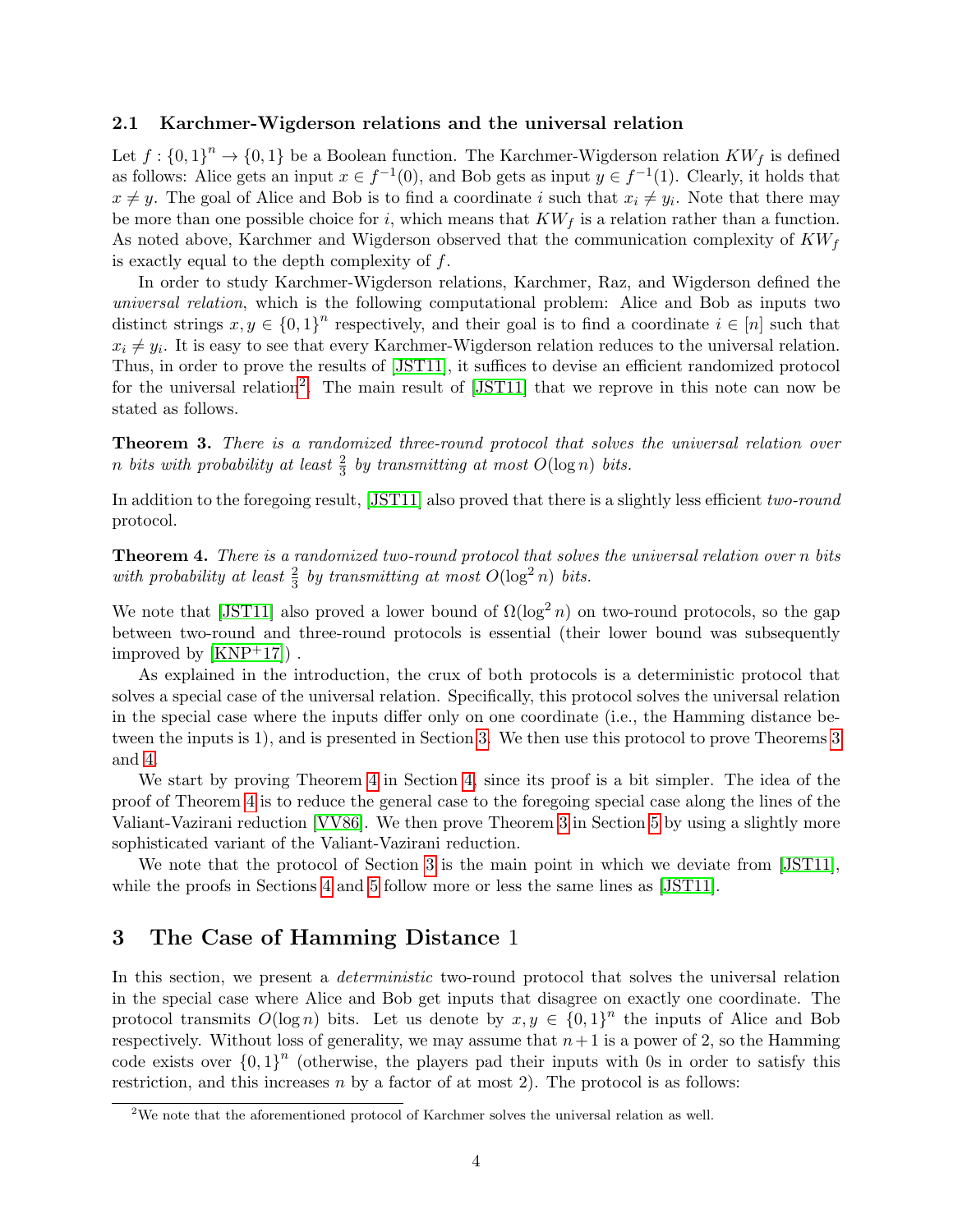- 1. In the beginning of the protocol, Alice finds the ball in the Hamming code to which x belongs, and denotes its center by  $c_x \in \{0,1\}^n$ . Bob does similarly for y, thus obtaining a center  $c_y \in \{0,1\}^n$ .
- 2. Alice sends the first message in the protocol, which is an integer from 0 to n that she determines as follows:
	- (a) If  $x = c_x$ , then Alice sends 0.
	- (b) Otherwise, Alice sends the unique coordinate j in [n] on which x and  $c_x$  disagree.
- 3. If Alice sent 0:
	- (a) Observe that in this case it holds that  $c_y = x = c_x$  (since x and y are within distance 1) and  $x$  is the center of a ball).
	- (b) Thus, Bob sends to Alice the unique coordinate i on which y and  $c_y = x$  disagree, and this is the output of the protocol.
- 4. If Alice sent  $j \in [n]$  and  $y = c_y$ :
	- (a) Observe that in this case, it holds that  $c_x = y = c_y$  (since x and y are within distance 1) and  $y$  is the center of a ball).
	- (b) Thus, Bob can deduce that j is the coordinate on which x and y differ.
	- (c) Hence, Bob sends j back to Alice, and this is the output of the protocol.
- 5. If Alice sent  $j \in [n]$  and  $y \neq c_y$ :
	- (a) Let us denote by  $i \in [n]$  the unique coordinate on which x and y disagree.
	- (b) Observe that  $i \neq j$ , since otherwise it would follow that  $y = c_y$ .
	- (c) This implies that y and  $c_x$  disagree exactly on the coordinates i and j
	- (d) Bob computes the string y' obtained by flipping the j-th coordinate of y, so y' disagrees with  $c_x$  only on the coordinate *i*.
	- (e) Then, y' is within Hamming distance 1 of  $c_x$ , and therefore must be in the ball around  $c_x$ in the Hamming code.
	- (f) Bob now determines  $c_x$  by finding the ball of  $y'$  in the Hamming code, and deduces i by finding the unique coordinate on which  $y'$  and  $c_x$  disagree.
	- $(g)$  Bob sends i to Alice, and this is the output of the protocol.

The correctness of the protocol is explained within the foregoing description, and it is not hard to see that it indeed sends  $O(\log n)$  bits, as required.

Remark 5. By personal communication, we know that this protocol was discovered independently by Mauricio Karchmer and Avi Wigderson, and by Benjamin Rossman. However, to the best of our knowledge, this is the first time this protocol is published.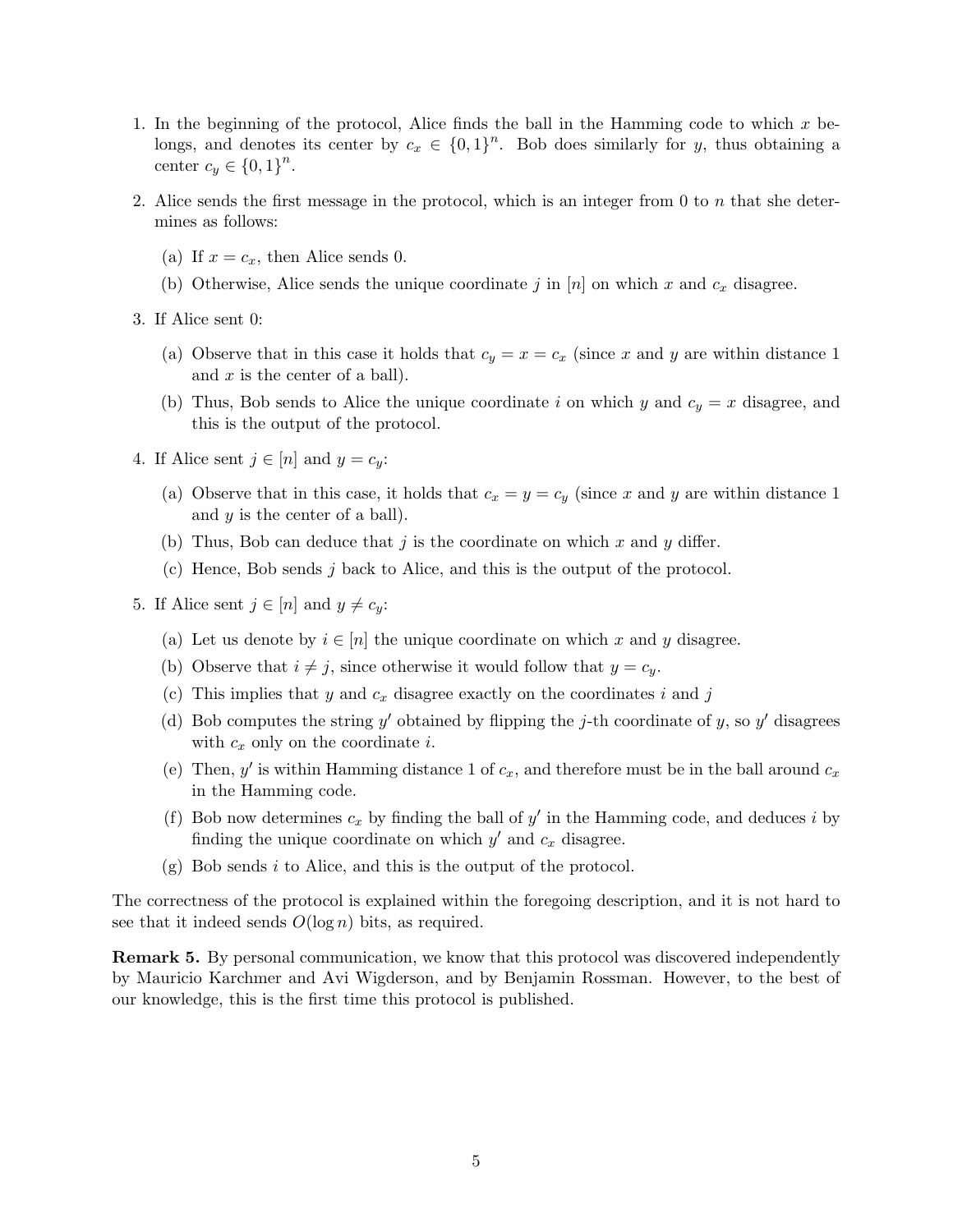## <span id="page-5-0"></span>4 A Two-Round Protocol

In this section we describe a randomized two-round protocol that solves the universal relation in the general case, thus proving Theorem [4.](#page-3-3) We describe a public-coin protocol, and it can be converted into a private-coin protocol using Newman's lemma [\[New91\]](#page--1-15).

The idea is to reduce the general case to the special case of Section [3](#page-3-0) along the lines of the Valiant-Vazirani reduction: For start, suppose that the parties knew that their inputs disagree on exactly  $\ell$  coordinates. In this case, the parties could choose a random set of coordinates of size  $\frac{n}{2\ell}$ , and with constant probability this set would contain exactly one coordinate on which they disagree. Thus, the parties could project their inputs to this set and use the protocol of Section [3.](#page-3-0) The next step in the argument is to observe that this idea works even if the parties only have an estimate of  $\ell$ up to a factor of 2. Finally, since the parties do not have such an estimate of  $\ell$ , they try different values of  $\ell = 1, 2, 4, 8, \ldots, n$  and apply the foregoing protocol in parallel for each of those values. Details follow.

Formally, the protocol is defined as follows. Suppose that Alice and Bob get as inputs the strings  $x, y \in \{0, 1\}^n$  respectively, so  $x \neq y$ . They perform the following steps in parallel for every  $t \in \{1, \ldots, \lceil \log n \rceil + 1\}$ :

- 1. Using the public coins, choose a random set of coordinates  $S \subseteq [n]$  by putting each coordinate in S with probability  $2^{-t}$  independently.
- 2. Execute the protocol of Section [3](#page-3-0) on  $x|_S$  and  $y|_S$ , thus obtaining a coordinate  $i \in [n]$ .
- 3. If  $x_i \neq y_i$ , output the coordinate i and end the protocol.

It is easy to see that the protocol indeed uses two rounds transmits  $O(\log^2 n)$  bits. It remains to show that it outputs a coordinate  $i \in [n]$  on which  $x_i \neq y_i$  with good probability.

Fix specific inputs to the players  $x, y \in \{0,1\}^n$ , and let  $I \subseteq [n]$  be the set of coordinates on which x and y differ. Observe that the protocol succeeds whenever, in the foregoing steps, the random set S contains exactly one coordinate on which x and y differ (i.e.,  $|S \cap I| = 1$ ). When  $t = \lceil \log |I| \rceil + 1$  $t = \lceil \log |I| \rceil + 1$ , the probability that the latter event happens is at least  $\frac{1}{8}$  by Claim 1 (since there are |I| Bernoulli trials with success probability  $2^{-t}$  which is between  $\frac{1}{4\cdot |I|}$  and  $\frac{1}{2\cdot |I|}$ ).

It follows that the protocol succeeds with probability at least  $\frac{1}{8}$ . Note that the protocol is a zero-error protocol, i.e., the parties always know whether they succeeded or not. Hence, the success probability can be amplified to  $\frac{2}{3}$  by repeating the protocol a constant number of times in parallel, while maintaining a communication complexity of  $O(\log^2 n)$ . This concludes the proof.

## <span id="page-5-1"></span>5 A Three-Round Protocol

In this section we present a modification which has communication complexity  $O(\log n)$  and three rounds, thus proving Theorem [3.](#page-3-2) The idea of this protocol is that instead of invoking the protocol of Section [3](#page-3-0) for every value of  $t$ , the parties first find the correct value of  $t$ , and then invoke the protocol of Section [3](#page-3-0) only for this value of t. Formally, the protocol is defined as follows:

- 1. Suppose that Alice and Bob get as inputs the strings  $x, y \in \{0, 1\}^n$  respectively, so  $x \neq y$ .
- <span id="page-5-2"></span>2. The parties perform the following steps in parallel for every  $t \in \{1, \ldots, \lceil \log n \rceil + 1\}$ :
	- (a) Using the public coins, choose a random set of coordinates  $S \subseteq [n]$  by putting each coordinate in S with probability  $2^{-t}$  independently.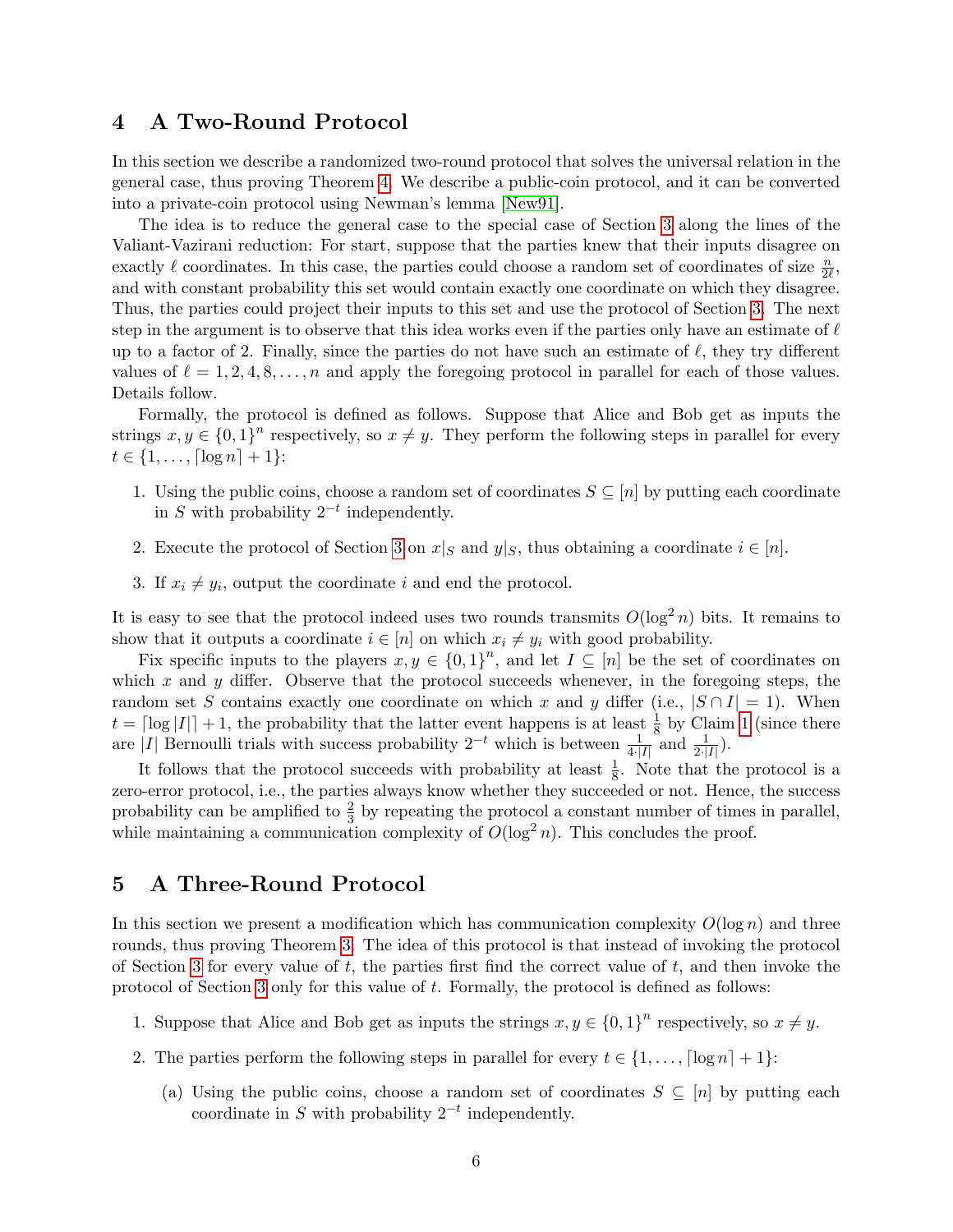- (b) Bob sends the parity of  $y|_S$ .
- (c) Alice sends the parity of  $x|_S$ .
- 3. If the parities of  $x|_S$  and  $y|_S$  agree for all the values of t, the protocol fails.
- 4. Let  $t^*$  be the maximal value of t on which the parity of  $x|_S$  and  $y|_S$  disagree, and let  $S^*$  be the corresponding set.
- <span id="page-6-2"></span>5. The parties execute the protocol of Section [3](#page-3-0) on  $x|_{S^*}$  and  $y|_{S^*}$ , thus obtaining a coordinate  $i \in [n]$ .
- 6. If  $x_i \neq y_i$ , the protocol outputs i, and otherwise the protocol fails.

Again, it is not hard to see that this protocol it transmits  $O(\log n)$  bits. To see that the protocol uses only three rounds, observe that in Step [2](#page-5-2) the protocol uses two rounds where Alice speaks last, and in Step [5](#page-6-2) the protocol uses two rounds where Alice speaks first. Hence, we can merge the second round of Step [2](#page-5-2) and the first round of Step [5](#page-6-2) into a single round, thus obtaining a three-round protocol. It remains to show that the protocol succeeds with constant probability.

We first observe that with probability at least  $\frac{1}{8}$ , the parities of  $x|_S$  and  $y|_S$  disagree for  $t =$  $\lceil \log |I| \rceil + 1$ . The reason is that for this value of t, the set S contains exactly one coordinate on which x and y disagree with probability at least  $\frac{1}{8}$ , as we have shown in the previous section. Now, let us condition on this event, and consider the value  $t^*$  and set  $S^*$  from the protocol, where  $t^*$  may be equal to or greater than  $\lceil \log |I| \rceil + 1$ . Then, the set  $S^*$  contains an odd number of coordinates on which x and y differ. Hence, by Claim [2,](#page-2-2) with probability at least  $\frac{3}{8}$  the set  $S^*$  contains exactly one coordinate on which  $x$  and  $y$  differ, in which case the protocol succeeds (since there are |I| Bernoulli experiments and success probability is  $2^{-t} \leq \frac{1}{2}$  $\frac{1}{2\cdot|I|}$ ). It follows that the protocol succeeds with probability at least  $\frac{1}{8} \cdot \frac{3}{8} = \frac{3}{64}$ , as required.

Acknowledgement. We are grateful to Jelani Nelson for referring us to the papers of [\[JST11,](#page-6-1) [KNP](#page--1-13)+17], and to Oded Goldreich for pointing out improvements to our ideas and for comments that improved the presentation of this note. We would also like to thank Avi Wigderson, Benjamin Rossman and Daniel Kane for valuable discussions and ideas.

## References

- [Ajt83] Miklós Ajtai.  $\Sigma_1^1$ -formulae on finite structures. Annals of Pure and Applied Logic, 24(1):1–48, 1983.
- [FSS84] Merrick L. Furst, James B. Saxe, and Michael Sipser. Parity, circuits, and the polynomial-time hierarchy. Mathematical Systems Theory, 17(1):13–27, 1984.
- <span id="page-6-0"></span>[GS91] Michelangelo Grigni and Michael Sipser. Monotone separation of Logspace from NC. In Structure in Complexity Theory Conference, pages 294–298, 1991.
- [Hås86] Johan Håstad. Almost optimal lower bounds for small depth circuits. In *STOC*, pages 6–20, 1986.
- <span id="page-6-1"></span>[JST11] Hossein Jowhari, Mert Săglam, and Gábor Tardos. Tight bounds for lp samplers, finding duplicates in streams, and related problems. In Proceedings of the 30th ACM SIGMOD-SIGACT-SIGART Symposium on Principles of Database Systems, PODS 2011, June 12-16, 2011, Athens, Greece, pages 49–58, 2011.